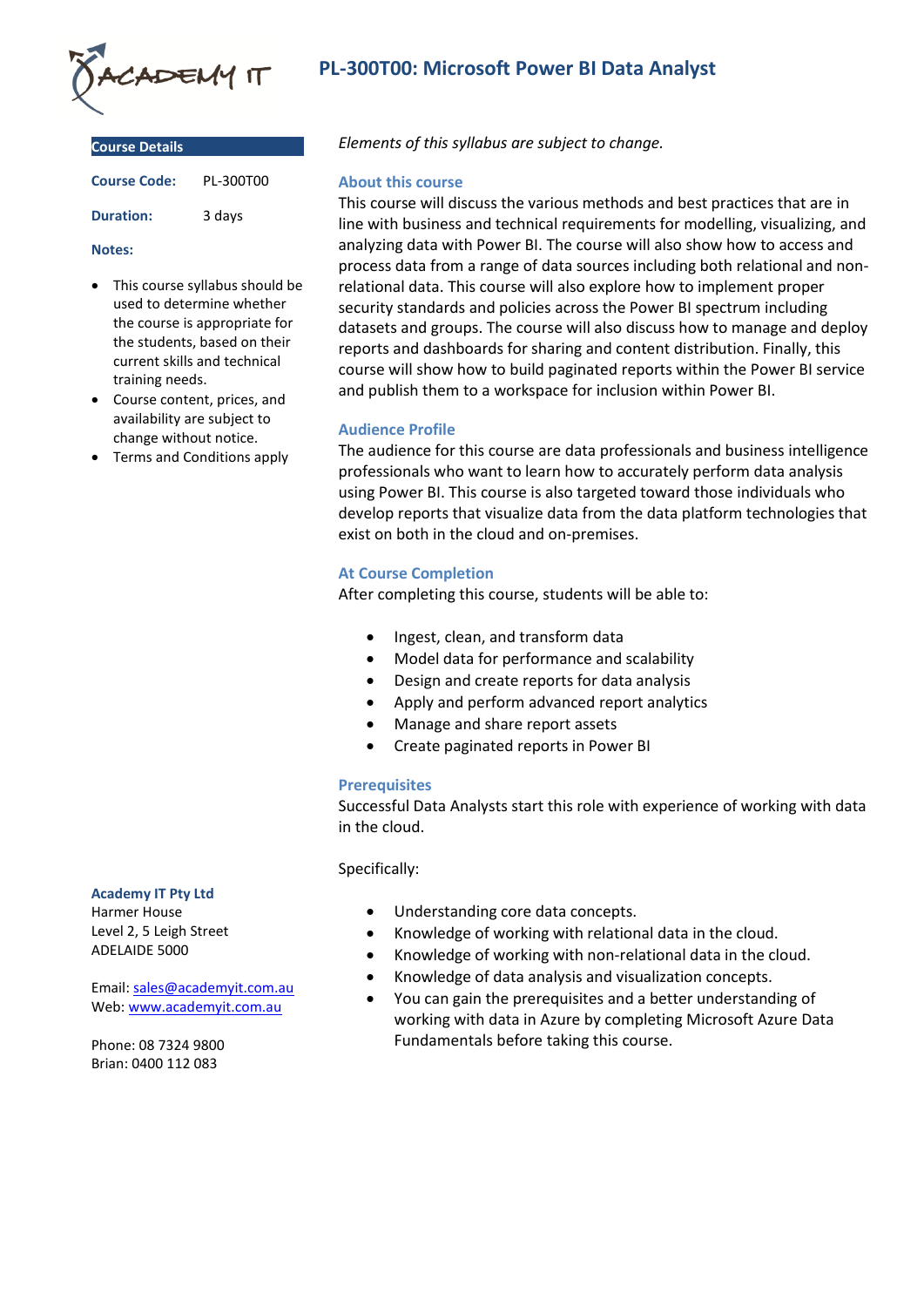

# **Module 1: Get Started with Microsoft Data Analytics**

This module explores the different roles in the data space, outlines the important roles and responsibilities of a Data Analysts, and then explores the landscape of the Power BI portfolio.

#### **Lessons**

- Data Analytics and Microsoft
- Getting Started with Power BI

# **Lab: Getting Started in Power BI Desktop**

• Getting Started

After completing this module, students will be able to:

- Explore the different roles in data
- Identify the tasks that are performed by a data analyst
- Describe the Power BI landscape of products and services
- Use the Power BI service

## **Module 2: Prepare Data in Power BI**

This module explores identifying and retrieving data from various data sources. You will also learn the options for connectivity and data storage and understand the difference and performance implications of connecting directly to data vs. importing it.

#### **Lessons**

• Get data from various data sources

## **Lab: Preparing Data in Power BI Desktop**

• Prepare Data

After completing this module, students will be able to:

- Identify and retrieve data from different data sources
- Understand the connection methods and their performance implications
- Use Microsoft Dataverse
- Connect to a data flow

# **Module 3: Clean, Transform, and Load Data in Power BI**

This module teaches you the process of profiling and understanding the condition of the data. They will learn how to identify anomalies, look at the size and shape of their data, and perform the

proper data cleaning and transforming steps to prepare the data for loading into the model.

## **Lessons**

- Data shaping
- Enhance the data structure
- Data Profiling

# **Lab: Transforming and Loading Data in Power BI Desktop**

• Loading Data

After completing this module, students will be able to:

- Apply data shape transformations
- Enhance the structure of the data
- Profile and examine the data

## **Module 4: Design a Data Model in Power BI**

This module teaches the fundamental concepts of designing and developing a data model for proper performance and scalability. This module will also help you understand and tackle many of the common data modelling issues, including relationships, security, and performance.

#### **Lessons**

- Introduction to data modelling
- Working with tables
- Dimensions and Hierarchies

#### **Lab : Data Modelling in Power BI Desktop**

- Create Model Relationships
- Configure Tables
- Review the model interface
- Create Quick Measures

## **Lab: Advanced Data Modeling in Power BI Desktop**

- Configure many-to-many relationships
- Enforce row-level security

After completing this module, students will be able to:

- Understand the basics of data modeling
- Define relationships and their cardinality
- Implement Dimensions and Hierarchies
- Create histograms and rankings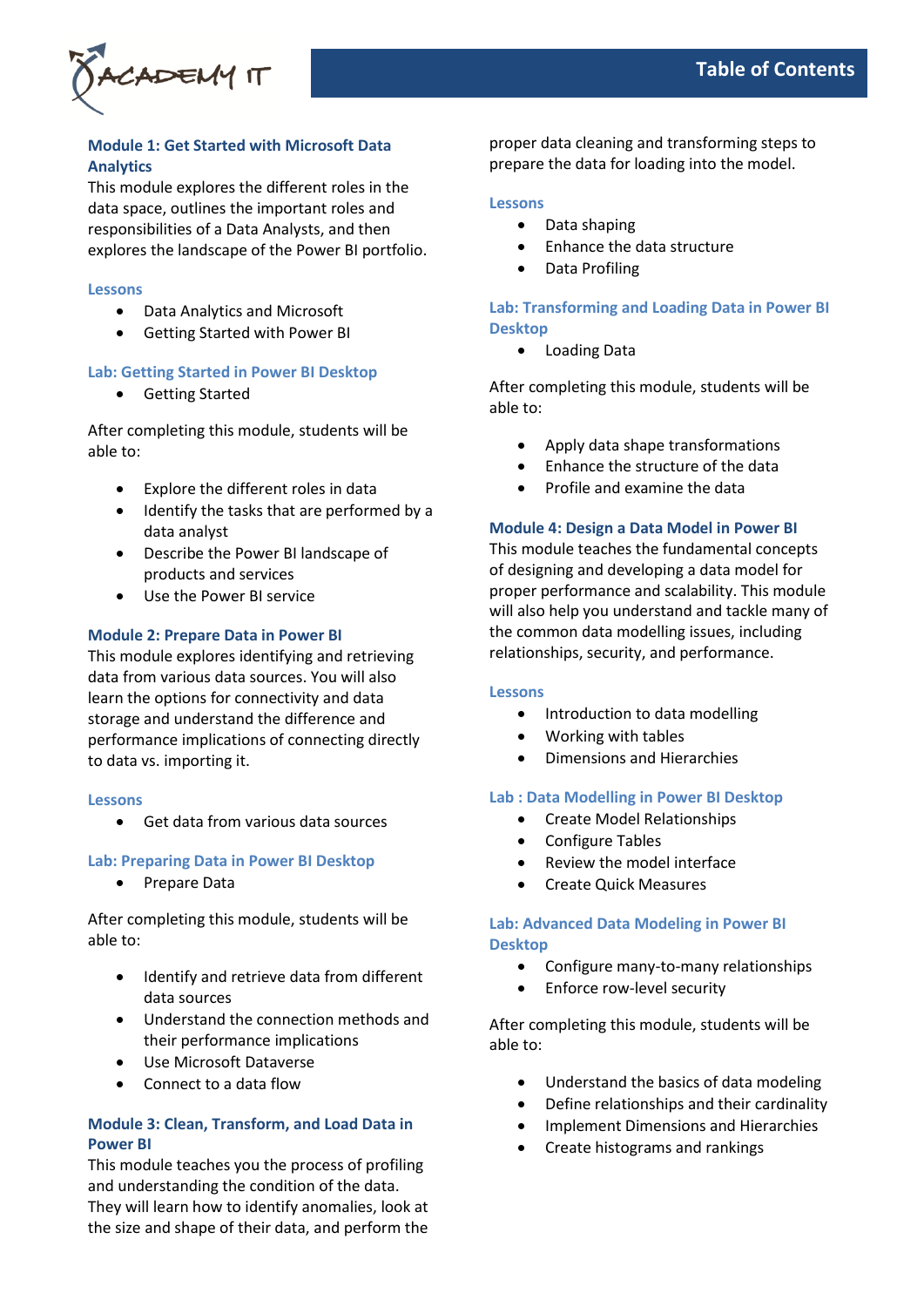

# **Module 5: Create Model Calculations using DAX in Power BI**

This module introduces you to the world of DAX and its true power for enhancing a model. You will learn about aggregations and the concepts of Measures, calculated columns and tables, and Time Intelligence functions to solve calculation and data analysis problems.

#### **Lessons**

- Introduction to DAX
- DAX context
- Advanced DAX

#### **Lab : Advanced DAX in Power BI Desktop**

- Use the CALCULATE() function to manipulate filter context
- Use Time Intelligence functions

## **Lab : Introduction to DAX in Power BI Desktop**

- Create calculated tables
- Create calculated columns
- Create measures

After completing this module, students will be able to:

- Understand DAX
- Use DAX for simple formulas and expressions
- Create calculated tables and measures
- Build simple measure
- Work with Time Intelligence and Key Performance Indicators

## **Module 6: Optimize Model Performance in Power BI**

In this module you are introduced to steps, processes, concepts, and data modeling best practices necessary to optimize a data model for enterprise-level performance.

#### **Lessons**

- Optimze the model for performance
- Optimize DirectQuery Models
- Create and manage Aggregations

After completing this module, students will be able to:

- Understand the importance of variables
- Enhance the data model
- Optimize the storage model
- Implement aggregations

## **Module 7: Create Reports in Power BI**

This module introduces you to the fundamental concepts and principles of designing and building a report, including selecting the correct visuals, designing a page layout, and applying basic but critical functionality. The important topic of designing for accessibility is also covered.

#### **Lessons**

- Design a report
- Enhance the report

## **Lab : Designing a report in Power BI Desktop**

- Create a live connection in Power BI Desktop
- Design a report
- Configure visual fields and format properties

# **Lab: Enhancing reports with interaction and formatting in Power BI Desktop**

- Create and configure Sync Slicers
- Create a drillthrough page
- Apply conditional formatting
- Create and use Bookmarks

After completing this module, students will be able to:

- Design a report page layout
- Select and add effective visualizations
- Add basic report functionality
- Add report navigation and interactions
- Improve report performance
- Design for accessibility

## **Module 8: Create Dashboards in Power BI**

In this module you will learn how to tell a compelling story through the use of dashboards and the different navigation tools available to provide navigation. You will be introduced to features and functionality and how to enhance dashboards for usability and insights.

#### **Lessons**

- Create a Dashboard
- Real-time Dashboards
- Enhance a Dashboard

#### **Lab : Creating a Dashboard in Power BI Service**

- Create a Dashboard
- Pin visuals to a Dashboard
- Configure a Dashboard tile alert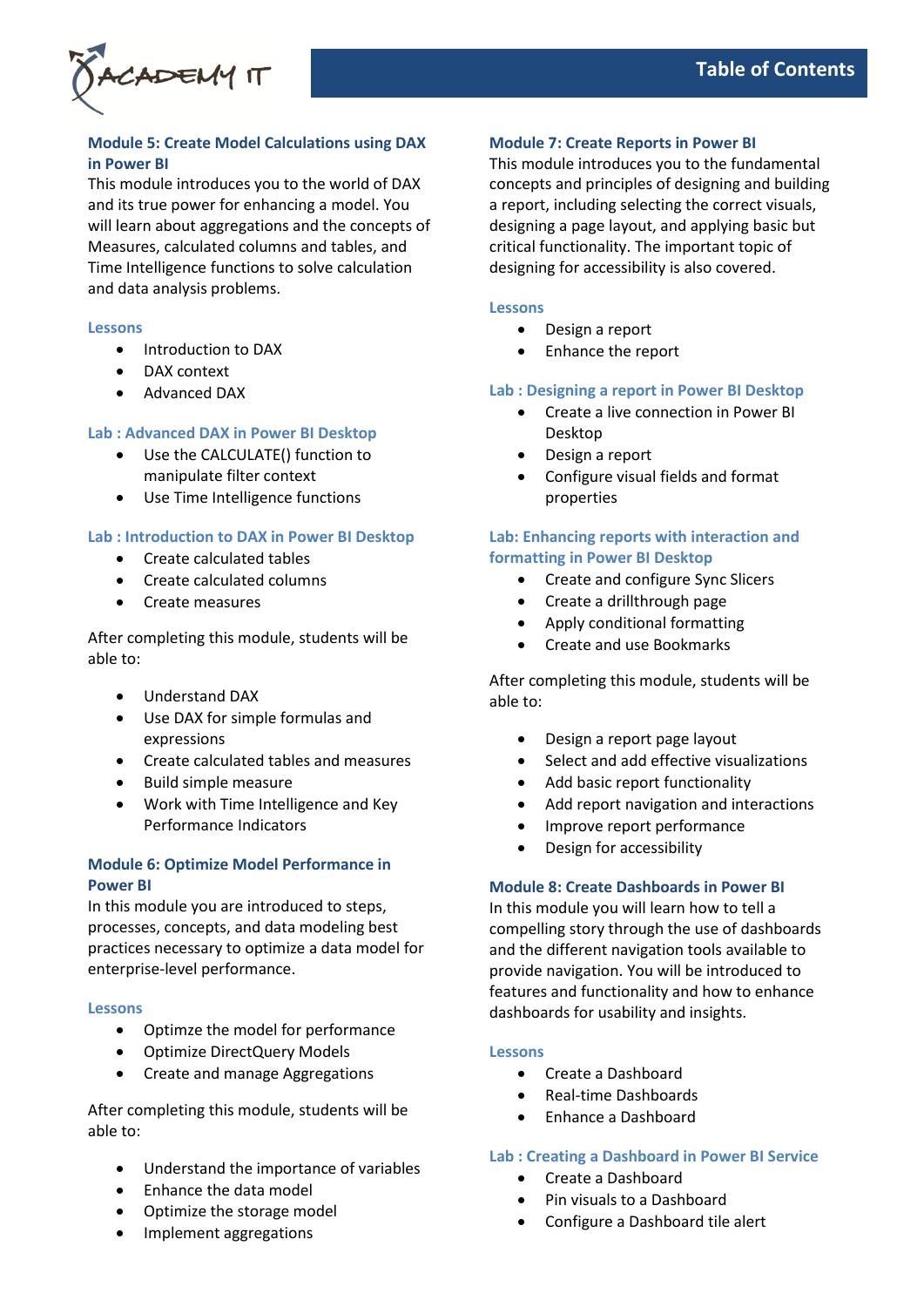

Use Q&A to create a dashboard tile

After completing this module, students will be able to:

- Create a Dashboard
- Understand real-time Dashboards
- Enhance Dashboard usability

# **Module 9: Enhance reports for usability and storytelling in Power BI**

This module will teach you about paginated reports, including what they are how they fit into Power BI. You will then learn how to build and publish a report.

#### **Lessons**

- Paginated report overview
- Create Paginated reports

## **Lab: Creating a Paginated report in Power BI Desktop**

- Use Power BI Report Builder
- Design a multi-page report layout
- Define a data source
- Define a dataset
- Create a report parameter
- Export a report to PDF

After completing this module, students will be able to:

- Explain paginated reports
- Create a paginated report
- Create and configure a data source and dataset
- Work with charts and tables
- Publish a report

# **Module 10: Perform Advanced Analytics in Power BI**

This module helps you apply additional features to enhance the report for analytical insights in the data, equipping you with the steps to use the report for actual data analysis. You will also perform advanced analytics using AI visuals on the report for even deeper and meaningful data insights.

#### **Lessons**

- Advanced Analytics
- Data Insights through AI visuals

# **Lab: Data Analysis in Power BI Desktop**

- Create animated scatter charts
- Use the visual to forecast values
- Work with Decomposition Tree visual
- Work with the Key Influencers visual

After completing this module, students will be able to:

- Explore statistical summary
- Use the Analyze feature
- Identify outliers in data
- Conduct time-series analysis
- Use the AI visuals
- Use the Advanced Analytics custom visual

## **Module 11: Manage Datasets in Power BI**

In this module you will learn the concepts of managing Power BI assets, including datasets and workspaces. You will also publish datasets to the Power BI service, then refresh and secure them.

## **Lessons**

- Parameters
- Datasets
- Security in Power BI

After completing this module, students will be able to:

- Create and work with parameters
- Manage datasets
- Configure dataset refresh
- Troubleshoot gateway connectivity
- Understand the aspects of Power BI security
- Configure row-level security roles and group memberships

# **Module 12: Create and Manage Workspaces in Power BI**

This module will introduce you to Workspaces, including how to create and manage them. You will also learn how to share content, including reports and dashboards, and then learn how to distribute an App.

#### **Lessons**

- Creating Workspaces
- Sharing and Managing Assets

## **Lab: Publishing and Sharing Power BI Content**

- Map security principals to dataset roles
- Share a dashboard